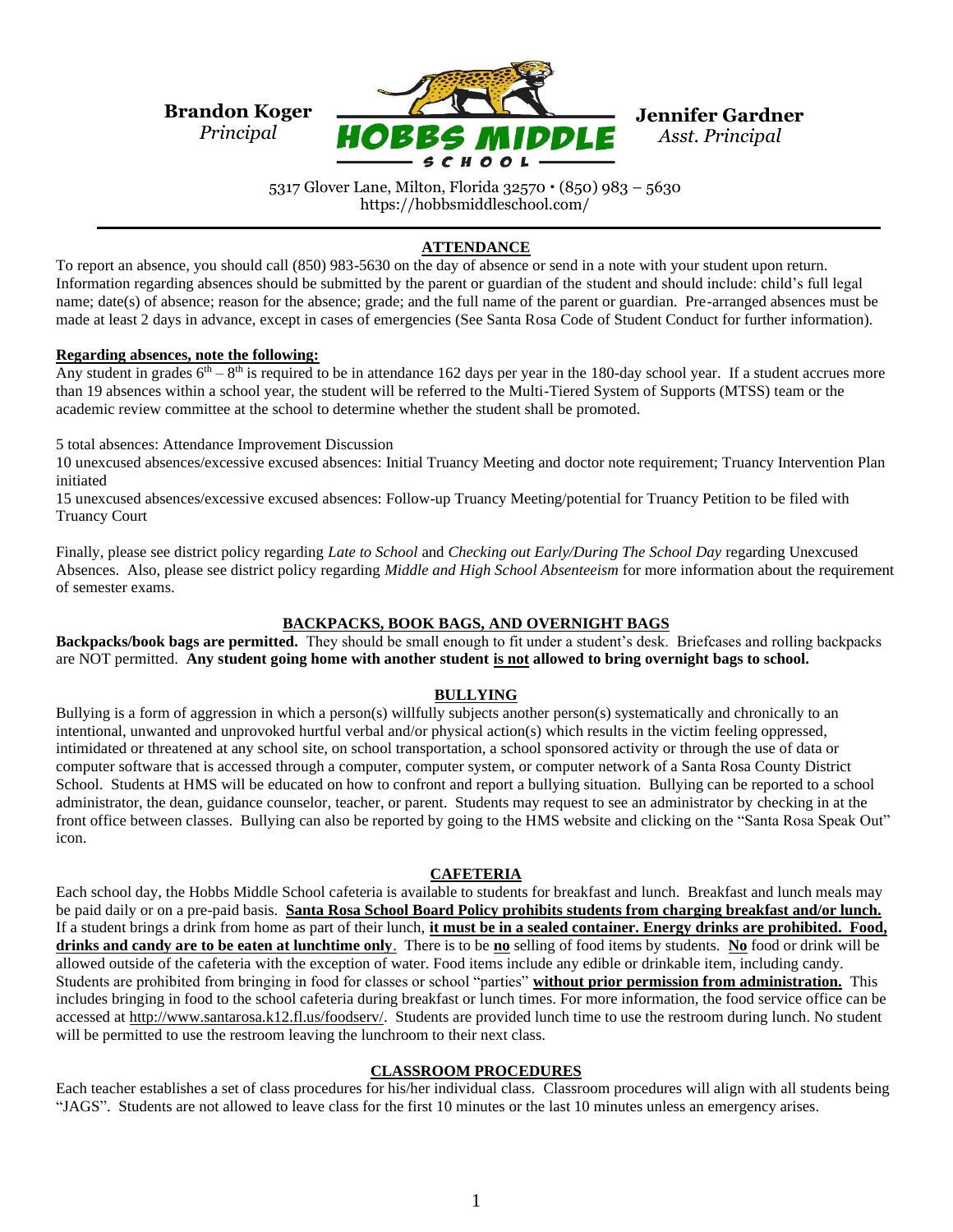# **COMPUTERS (Improper or Unauthorized Use of Technology Resources)**

All use of technology resources should be consistent with the District's "Acceptable Use Policy" that all students and their parents have signed and acknowledged. In addition to violating both school and district policy, all users should be aware that the inappropriate use of technology resources could also be a violation of local, state and federal laws. Violations can lead to criminal or civil prosecution. Users must be aware that any form of vandalism will not be tolerated. Vandalism is defined as any attempt to harm or destroy data, hardware, or programs. This includes, but is not limited to, the uploading or creation of computer viruses, the downloading or installation of computer programs, removing buttons, and abusive handling (hitting buttons hard, slamming keyboards, etc.). Vandalism can result in the loss of computer access, disciplinary action, financial liability, and possible legal consequences. Hobbs Middle School has the right to monitor user's activity in any form that it sees fit to maintain the integrity of the network and may restrict or terminate network and internet access at any time for any reason.

## **Consequences of violations include, but are not limited to, the following:**

- Revocation or Suspension of Internet access or computer access
- ISS or OSS
- Change in schedule
- Expulsion or any other disciplinary actions
- Legal action and prosecution
- Financial liability for loss of network resource

## **CONDUCT AND DISCIPLINE**

Good conduct is essential to an effective learning environment. Students are responsible for knowing and adhering to all school rules. Each teacher establishes procedures for conduct in their classes. Records are maintained by teachers on situations of misconduct by students in classes. When it is necessary for the administration to be involved with discipline situations, a student is referred to the office. The following consequences may be used based upon severity and/or repeated inappropriate activities.

|           | Work detail              | <b>Student Conference</b> |
|-----------|--------------------------|---------------------------|
| $\bullet$ | In-School suspension     | Discipline Assignment     |
| $\bullet$ | Class detention          | Lunch Detention           |
| $\bullet$ | Out of School Suspension | <b>Bus Suspension</b>     |
|           |                          |                           |

- Parent Conference
- 
- Administrative discretion

There are some offenses that may bring Out of School Suspension immediately. These include situations involving tobacco, drugs, alcohol, fighting, serious threats to others, disregard for authority, obscene language, and possession of weapons or replica weapons. Further information regarding explanation of items relating to conduct and discipline can be found in the Santa Rosa County Schools Code of Conduct.

To provide an educational environment that is free from distraction and to ensure the safety of all students, the personal space of all individuals is to be respected. **There is to be NO aggressive touching (ex. hitting, pushing, horseplay) or any overt displays of affection (ex. hugging, kissing, and holding hands).**

To provide for the safety of all our students and personnel, any items brought onto school campus by students or others are subject to inspection.

### **CONFERENCES**

The school encourages parent-teacher conferences regarding any concerns that parents/guardians may have about their child's curriculum, instructor, or overall education. To avoid conflicts with classroom instruction, appointments for conferences should be made through the Student Services office. The Student Services office can be reached at (850) 983-5630.

## **CUSTODY OF CHILDREN**

School personnel are required by law to release children to their parents/guardian unless a copy of a court order granting custody to one or the other parent/guardian or a third party is on file at the school site. The custodial parent/guardian shall have the right to decide all school matters relating to the child.

#### **CONTAGIOUS DISEASES**

Santa Rosa County School District health policies require that any student with a contagious disease such as pink eye, scabies, or those with head lice be removed from other students and taken home. In case of scabies and pink eye, the parent/guardian is required to submit medical certification of clearance before the student can be readmitted to school. A parent must bring their child to the health room for head lice clearance. There is a limitation to the number of days a student may be excused from school for treatment of head lice and other contagious diseases. Failure to comply within the time period shall result in unexcused absences for the student.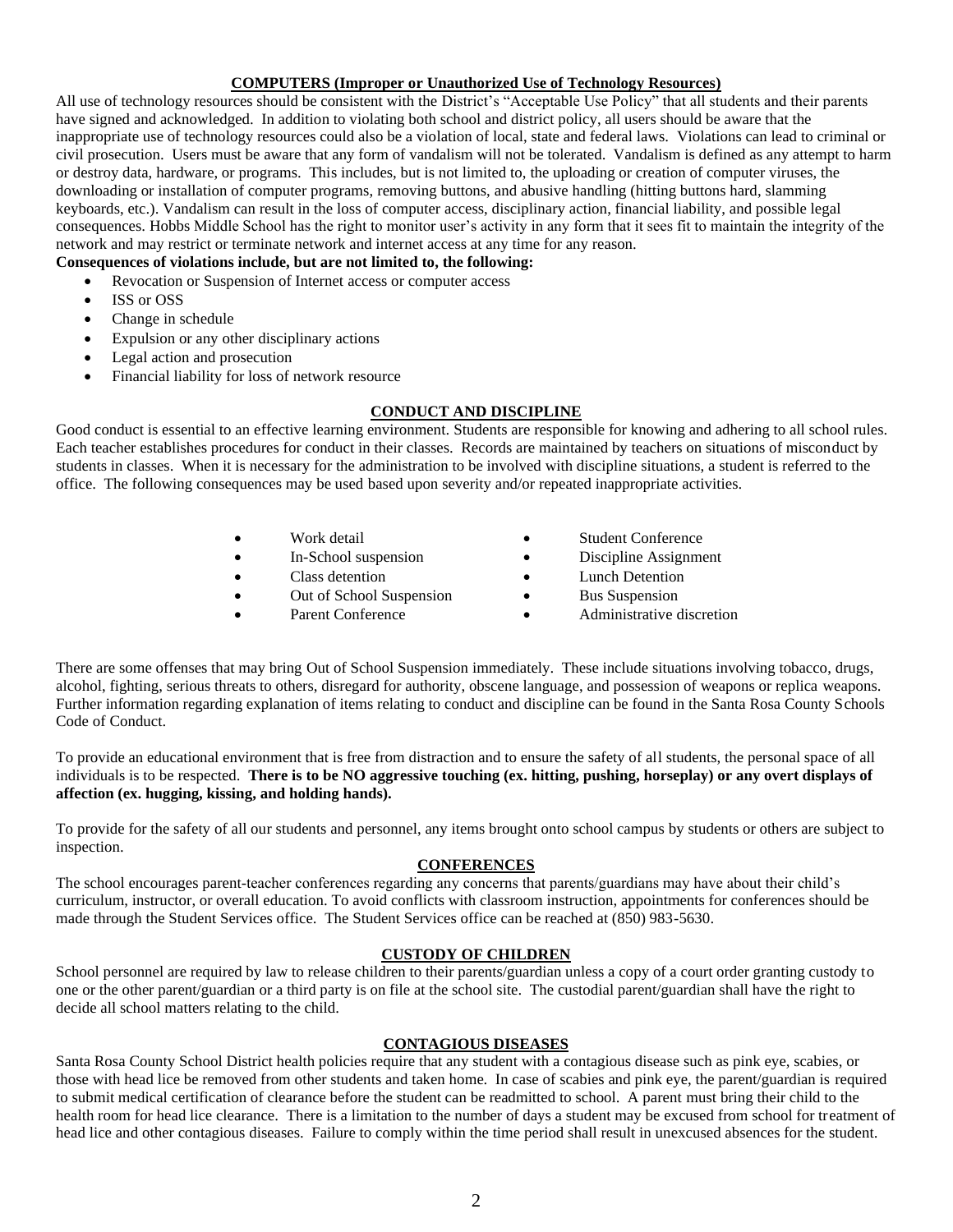## **DRESS CODE**

Appropriate student grooming and dress are primarily the responsibility of the student and parent. Students are expected to give proper attention to personal cleanliness and neatness prior to coming to school. Students whose personal attire could be hazardous to themselves or others during school activities, or students whose attire does not meet school dress code shall be required to make necessary alterations of their dress. If such alterations cannot be made at school the student will not be allowed to follow their regular schedule until necessary changes are made. *Dress Code rules will be in effect for all school activities and/or functions, including all (field trips, concerts, dances, etc.).*

# **DRESS CODE GUIDELINES:**

- Students may not wear clothes or tattoos that show obscene or offensive language, drugs, tobacco, alcohol or advertisements for such products.
- Students may not wear any color, clothing, insignia, emblem, jewelry, or other object in such a manner as to indicate membership or association with any secret organization or gang.
- All shirts, tops, and dresses MUST COMPLETELY COVER THE SHOULDER (3" index card width). Spaghetti straps, haltertops, tube tops, muscle shirts, undershirts or sheer tops as outer-garments or as undergarments ARE NOT ALLOWED. No lowcut or tight shirts or blouses are allowed. Tops must not reveal cleavage, lower back, abdomen, or midriff, including when arms are raised, sitting, or when leaning forward. Student clothing is to cover undergarments completely.
- All shorts, skirts, and jumpers must be no shorter than 5 inches in length above the middle of the knee. All shirts must have sleeves that measure at least 3 inches in width across the shoulder.
- Pants are to be worn at the waist. No sagging pants- No undergarments showing above pants.
- No spandex or other form fitting clothing is allowed to be worn alone. When wearing leggings or jeggings, a long shirt, dress, or tunic must be worn over them and must adhere to the required length (5-in rule).
- Students are not allowed to wear clothing that is excessively torn or ripped (this includes jeans). Jeans with rips that excessively expose skin or undergarments are not allowed.
- Clothing must be the appropriate length and meet all dress code requirements even if tights, leggings, or similar articles are worn underneath.
- Clothing must not be extreme in length, size, or style of wear.
- Pajamas, sleep wear, boxer briefs, sports bras, or bathing suits may not be worn as outer garments.
- Shoes must be worn at all times (unless medically indicated). Bedroom slippers, any other "bedroom type shoes", cleats, or any type of shoes with wheels are not permitted.
- Armbands, wristbands, belts, or other items with heavy metal projections and chains, including wallet chains, are prohibited.
- Students may not wear hats, hoodies, or other head coverings inside the building.
- Students are discouraged from coloring their hair or utilizing any color pattern that does not occur naturally. They are also discouraged from styling it in a manner that is a distraction to the educational environment.
- Students may not wear sunglasses inside the building (unless medically indicated and only with the approval of the Principal or designee).
- Body piercings, other than the ear, are strongly discouraged and may need to be removed for participation in certain activities.
- Students will refrain from graffiti, stickers, appliqués or other writings on their skin or clothing with markers/pens, etc.
- Students are not permitted to wear any clothing or accessories that create a safety hazard or classroom distraction.
- Students may wear earbuds/headphones but may only use one earbud when in the hallway.
- The Principal or the Principal's designee has the final authority for interpreting whether a student's apparel/appearance conforms to the dress code.

## **ELECTRONIC DEVICES**

Mobile devices (i.e. cell phones) and e-readers (i.e. Nooks, Kindles, or other electronic devices used as an e-reader) are permitted on campus. During class hours ('bell to bell'), mobile device use is at the discretion of the teacher. The teacher will set the expectations regarding mobile devices, and students are required to meet the teacher's expectations.

Concerning mobile devices, students and parents/guardians participating must also adhere to the Student Code of Conduct, as well as all Board policies, particularly Internet Acceptable Use and Internet Safety.

**Only the Internet gateway provided by the school may be accessed while on campus. Personal Internet connectivity such as but not limited to 3G/4G access is not permitted to be used to access outside Internet sources at any time.** The District will not support Internet access at home.

While utilizing a mobile device on campus grounds (in class, hallways, etc.), students are not permitted to have both ears covered with over-the-ear headphones or inner-ear "earbuds". Students may utilize one headphone or "earbud", but he/she MUST be able to hear instructions, alarms, and intercom announcements.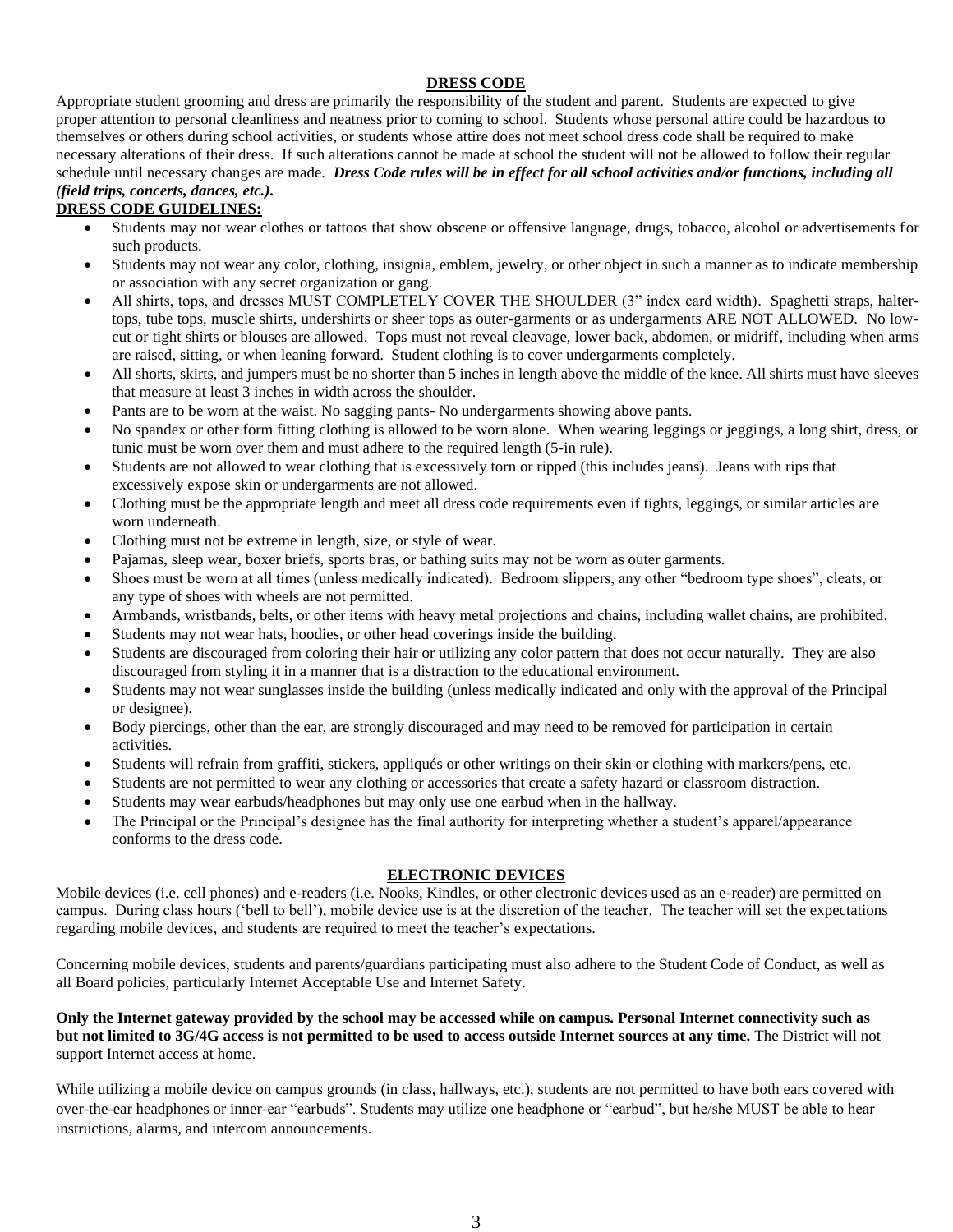Failure to follow the rules regarding the possession and use of mobile devices may result in disciplinary action up to and including a loss of the privilege of carrying said device(s) on campus for a period of time to be determined by the school official and/or out-ofschool suspension. Use of a wireless communication device in a criminal act on school property or in attendance at a school function may result in criminal penalties as well as disciplinary action.

*The student is solely responsible for personal property and neither the school nor School District shall bear any responsibility for lost, damaged, or stolen property brought by a student. Neither the school nor School District will provide technical support for any personal electronic device.*

Parents who need to reach their child (or vice versa) should communicate **via the Front Office only**.

### **FAILURE TO NOTIFY**

If a student who has knowledge of the actions, or plans for action, of another person where harm could result or has resulted and fails to report this incident to a person in authority, he or she could face disciplinary action.

## **HEALTH CARD**

**A current Health Card must be completed and RETURNED TO THE SCHOOL.** Student health cards are maintained for reference of special medical conditions, custody issues, and notification for emergency purposes, and pick-up/transportation authorization. Please notify the school immediately if any information on the health card changes. \* **Students MUST have a current health card on file in the school office in order to participate in off campus activities.**

### **IMMUNIZATION**

A student who does not have an up-to-date Certificate of Immunization will be temporarily excluded from school until such documentation can be obtained from the Santa Rosa Health Department.

### **INTERNET GUIDELINES**

Any student who wishes to use the Internet must demonstrate his/her understanding of the Internet Use and Procedure Policy. In addition, a student must have on file at the school site an "Acceptable Use Policy" signed and dated by the parent/guardian, student and supervising classroom teacher. Failure to comply with these guidelines may result in disciplinary action. See the Santa Rosa County School District Code of Student Conduct for more information.

#### **MAKE-UP WORK**

When a student has an excused absence, homework, class assignments, and projects may be made up. The student is responsible for making necessary arrangements with the teacher for make-up work. **Student make-up work can be found at each teacher's planbook located on the HMS website.** The student has **3 days** from his or her return to school to turn in all make-up assignments/work. Assignments and projects given **prior to the student's excused absence** should be turned in on the student's **first** day back at school.

Students whose absence is unexcused may not make up assignments or tests given during their absence. In the case of Out of School Suspension, the student will be given the opportunity to complete their assignments while on suspension. Completed work is due on the day the student returns to school. Failure to turn in the completed assignments will result in the student receiving zeros for all missing work. Any completed work will be entered into the grade book with an "NG".

## **MEDIA CENTER**

The Media Center provides opportunities for students to develop research and self-study skills as well as fulfilling lifelong learning needs and reading enjoyment.

The following guidelines relate to the Media Center:

- Students are expected to pay for lost or damaged books, magazines or other library materials.
- Students may not have more than two books checked out at any time.
- Students may not check out reference materials.
- Students may check out books for a period of two weeks.

### **MEDICATION**

Any medication, either prescription or nonprescription, to be administered to a student on school premises or at school functions (including field trips), must be brought to the school clinic by the parent/guardian/authorized adult representative for retention and administering. No student will be allowed to have medication, prescription or nonprescription, with the exception of an Epipen or an asthma inhaler, in his/her possession on school premises, on school transportation, or at a school function. Epipens, insulin pens, or asthma inhalers will be permitted to be carried with parental permission and physician's signature on the "Dispersion of Medication Form." The parent/guardian of a student with diabetes should contact the school to update the "Student's Health Care Plan for Insulin Dependent Diabetes Form."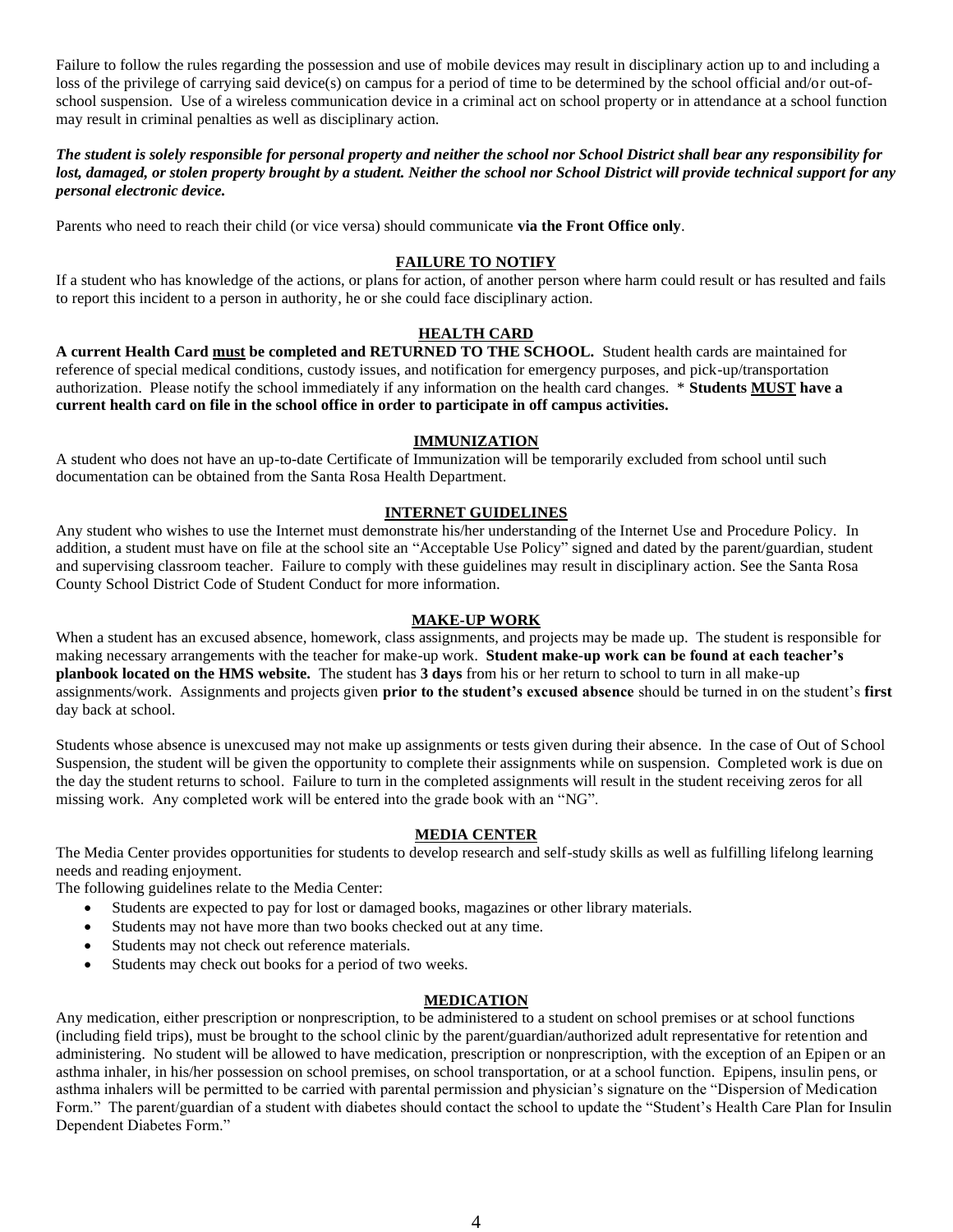Medications brought to the school must be in the original prescription container, properly labeled with the child's name, doctor's name, name of medication, route dosage, directions, and expiration date. A "Dispersion of Medication Form" must be completed for each prescription, and a method of disposal of any unused or expired medication designated. The medication must be counted jointly by the parent/guardian and the school health technician. The parent/guardian and school health technician must both sign the "Registry of Medication Form" both for the initial prescription and each time additional medication for the same prescription is brought to the school. Nonprescription medication should also be in the original container and the procedures previously described for dispersion and registering of medication apply.

Parents/guardians are encouraged to request prescriptions for medications which limit administration during school hours. First morning doses should be given at home with only mid-day doses administered by the health technician. Doses missed at home will not be administered by the health technician. Medications will not be provided by the school.

### **MISSING AND/OR DAMAGED PROPERTY**

Hobbs Middle School will not be held responsible for an individual student's missing and/or damaged property. Students are encouraged to take precautions to prevent their own property from being stolen, misplaced, or damaged. We suggest that you put names on all personal belongings; do not leave belongings unattended, do not loan them to other students, and do not bring unnecessary items to school.

#### **PERMISSION TO LEAVE CAMPUS/CHECK-OUT POLICY**

All students must have parental/guardian authorization to leave school early. For safety reasons, office personnel must verify written or verbal authorization before a student will be allowed to leave school. A parent/guardian must come inside the school, present proper picture identification, and sign out their child in the front office giving the date and time of their departure. No student will be allowed to wait outside for his or her parent/guardian during school hours.

## **Parental/guardian requests made thirty (30) minutes prior to dismissal time (2:00 P.M.) to have a child come to the office for early dismissal, to change plans of a bus OR to wait for parent pick-up cannot always be honored/guaranteed due to time constraints and/or safety reasons.**

### **PERSONAL ITEMS**

The possession of electronic devices, such as but not limited to game devices, laser pens, cameras or any other items that are deemed disruptive to the school environment **are not** permitted at school or on buses. Students **are not** allowed to bring a radio or other music playback device, video games, trading cards, toys or other unnecessary items to school. Sports equipment such as balls or bats may not be brought. No skateboards, roller blades/skates are allowed in the building. *There is to be absolutely no buying, selling, trading, or lending of personal items (including clothing) at school. Gambling of any kind is prohibited. Any material deemed offensive by school personnel is not allowed.*

### **PHOTOGRAPHY/VIDEO**

Students may not take unauthorized photographs or video taping of activities/ behaviors/ events occurring on School Board property that violate Santa Rosa County School Board Policy during the school day or at school sponsored activities. This includes possessing and/or maintaining the unauthorized images on a device, sending the unauthorized images electronically, sharing images, or posting the image/video to any web/ internet site(s). Report to staff if you have been exposed to an inappropriate image.

#### **PUBLICATIONS**

Please be aware that student names or photographs may appear on the school website, in "Hobbs Highlights" emails or in newspapers. It is the responsibility of the parent/guardian to notify the school each year in writing of any objections. late

### **SCHOOL CLINIC**

If it is necessary for a student to report to the school clinic due to injury or illness, the student **must** first check in with his/her teacher and obtain a pass to the school clinic. The student will be evaluated by a Health Technician who will assess the situation and, if necessary, contact the parent/guardian to inform them of the situation. If the condition does not warrant immediate attention the student must return to class.

### **SCHOOL DAY (8:20 a.m. - 2:34 p.m.)**

Supervision is **NOT** provided before 7:50 am or after 3:04 pm. Students are not allowed to disembark buses before 8:00 a.m. We strongly encourage those who provide their own transportation or who walk to school to arrive between 8:00 a.m. and 8:15 a.m. Students are required, upon arrival to school, to be in a supervised area. At 8:15 a.m., students will be dismissed to report promptly to their class. Students who stay after school for supervised school sponsored activities are responsible for making transportation arrangements **prior** to coming to school that day. **The student should be picked up as soon as the activity ends.**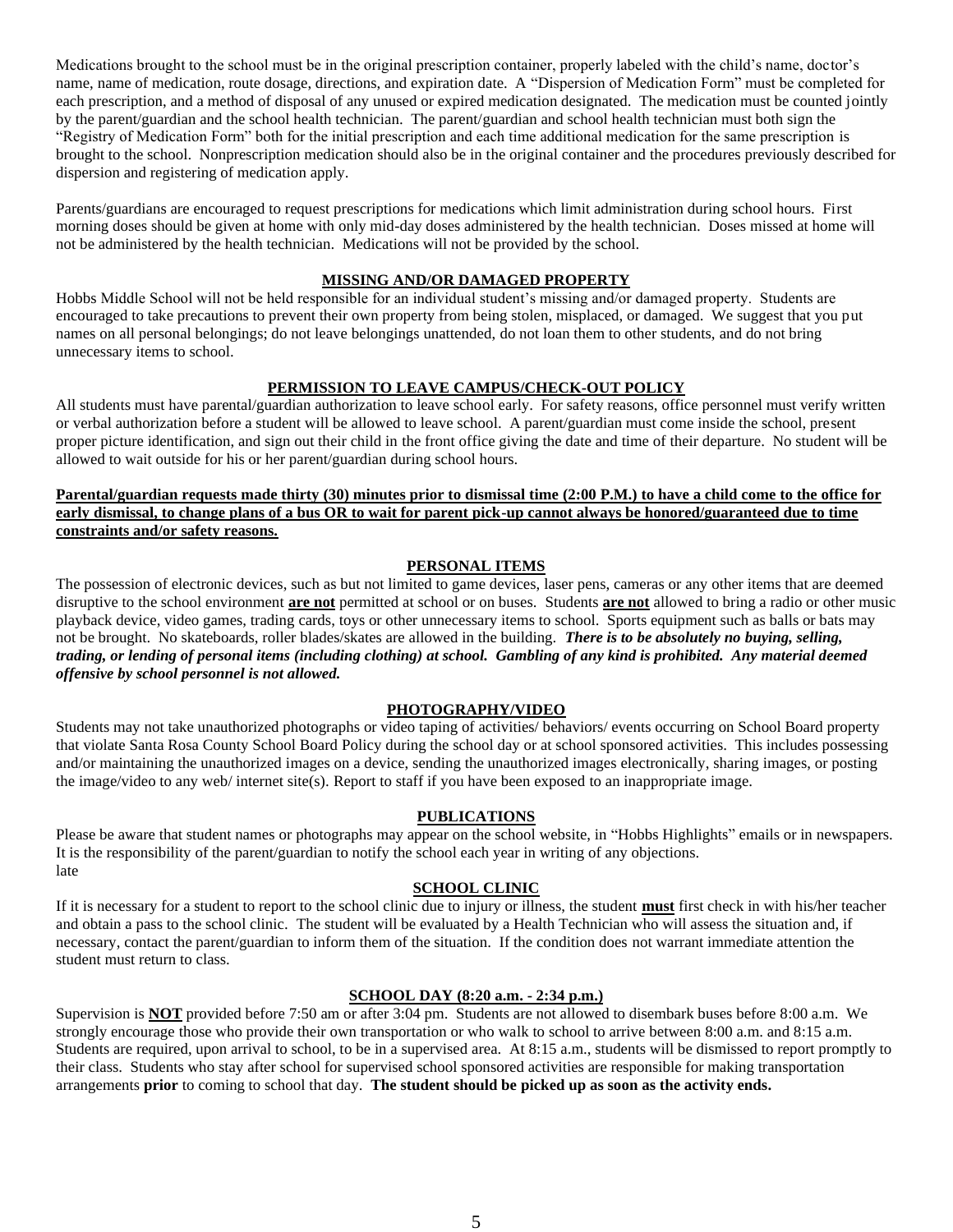#### **STUDENT SERVICES**

The HMS guidance counselor aids students in identifying and meeting their needs in educational, vocational, and personal-social skills. Students who need to see the counselor, dean or visit Student Services may sign up in the Student Services office between classes. The counselor and/or dean will call for the student.

**Section 504**: According to Section 504 of the Federal Rehabilitation Act of 1973, a student may be eligible for certain services. If you feel your child requires adaptations or modifications to the regular school environment, you may request a determination of eligibility for Section 504, by calling the student services office at 850-983-5630. This request must include a written condition already indicated by your child's school health card. NOTE: The government provides no additional monies to either the parents or to the school.

#### **TARDY POLICIES AND PROCEDURES**

Students arriving after a school's designated start time are considered late to school. Students are late to school if they are not on campus and in class by 8:20 a.m. Students are responsible for being at school on time. Three unexcused late to school check-ins will result in one unexcused absence. Students arriving after a class's designated start time are considered late to class. Seven (and each subsequent) unexcused late to school check-ins/tardy in a one nine-week period will result in a discipline referral and ISS.

#### **TELEPHONE**

Hobbs Middle School limits student use of the school telephone for emergencies only. Students are not allowed to call home about books, lunches, unsigned forms, homework, etc. Students are not to call home to make necessary arrangements for after school activities, as these should have been made before leaving home. Hobbs Middle School will deliver a message to your child when the need arises. **Students may not use their cell phones to call/text home for any reason. Parents should not contact their students via cell phone during the school day but should contact the front office to address any concerns.**

### **TEXTBOOKS**

The State of Florida furnishes your child with a set of textbooks at no cost to you. However, students are responsible for the care of these textbooks. If a student should lose or damage their textbook(s), the student will be assessed an amount to pay as established by School Board Policy. These charges will need to be paid before any other textbooks can be issued. This policy also applies to lost or damaged library books. In the basic academic subjects, students will be issued a set of textbooks to take home for their use, until the teacher requests that the books be returned. Teachers will maintain a set of textbooks for use in the classroom.

#### **TOBACCO PRODUCTS**

A student smoking, using smokeless tobacco, in possession of tobacco products, distributing or selling of tobacco products on school property, school buses, or in attendance at a school sponsored activity will be subject to disciplinary action by the school. See the Santa Rosa County School District Code of Student Conduct for more information.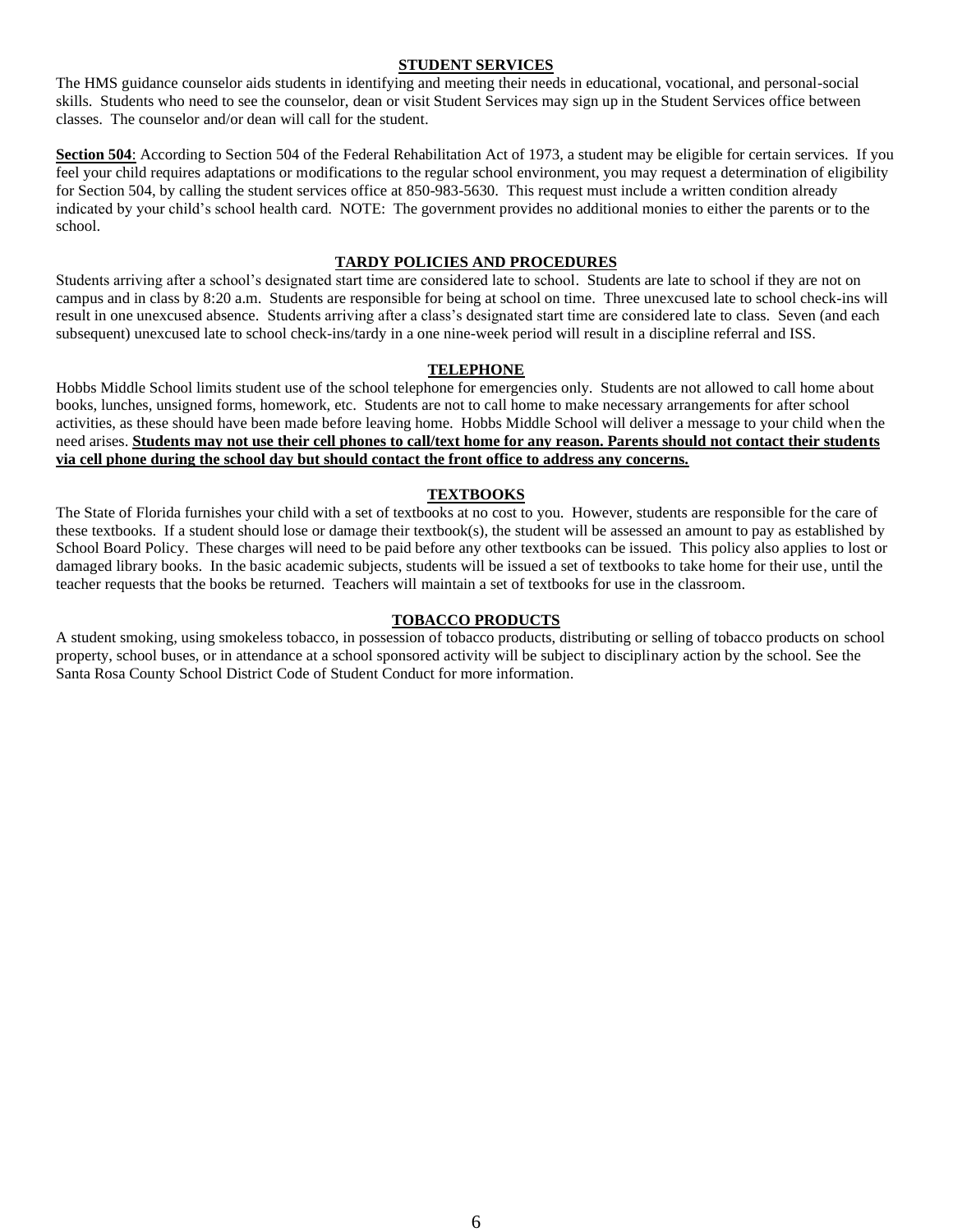## **TRACKING STUDENT PROGRESS**

To access grades, students will utilize the Student/Parent Portal Button through ClassLink. To access ClassLink, students may visit the district homepage or directly at [https://launchpad.classlink.com/santarosa.](https://launchpad.classlink.com/santarosa) Once there, type in your student ID (57#) and your password. Middle and high school students set their own password the first time they login to a computer at school. **Schools do NOT have access to passwords for middle and high school students.** Once in ClassLink, the Student/Parent Portal button will allow you to see your grades. Both *Summary* and *Grades* are useful reports to access. Mid-term reports are available upon request by contacting Student Services. **For grade questions or discrepancies, please contact your child's teacher. Please allow 2 school days for grades to be entered following a due date and longer for major assignments, tests, projects, or essays.**

| <b>Grading Scale</b> |            |  |  |  |  |
|----------------------|------------|--|--|--|--|
| А                    | $90 - 100$ |  |  |  |  |
| в                    | $80 - 89$  |  |  |  |  |
| $\mathsf{C}$         | $70 - 79$  |  |  |  |  |
| D                    | $60 - 69$  |  |  |  |  |
| F                    | $0 - 59$   |  |  |  |  |

#### **School Course Grades**

|                         |                       | Quarter 1 |       | Quarter 2 |       | Quarter 3 |       | Quarter 4 |       |
|-------------------------|-----------------------|-----------|-------|-----------|-------|-----------|-------|-----------|-------|
|                         | <b>Course Subject</b> | Mid       | Final | Mid       | Final | Mid       | Final | Mid       | Final |
| $\mathbf 1$             |                       |           |       |           |       |           |       |           |       |
| $\overline{2}$          |                       |           |       |           |       |           |       |           |       |
| 3                       |                       |           |       |           |       |           |       |           |       |
| $\overline{\mathbf{4}}$ |                       |           |       |           |       |           |       |           |       |
| 5                       |                       |           |       |           |       |           |       |           |       |
| 6                       |                       |           |       |           |       |           |       |           |       |

## **TRANSPORTATION**

According to School Board Policies, any student that changes the bus destination he/she is assigned to must have a note from his/her parent/guardian **and a bus pass** from the front office to give to the bus driver. The bus pass must be obtained at the beginning of the day.

Violation of School Board transportation policies, including disruptive behavior on a school bus or at a school bus stop, by a student is grounds for suspension of the student's privilege of riding on a school bus may be grounds for additional disciplinary action by the school and may also result in criminal penalties being imposed.

## **INSTRUCTIONS FOR STUDENTS RIDING SCHOOL BUSES:**

- 1. Stand off the roadway while awaiting the bus.
- 2. Remain in your seat with the seatbelt buckled at all times while the bus is moving.
- 3. Keep arms and head inside windows.
- 4. Walk ten (10) feet in front of the bus and wait for the driver's signal before crossing the road.
- 5. Unnecessary conversation with the driver is dangerous. Please remain quiet.
- 6. Absolute silence is required at all railroad crossings.
- 7. The driver is in full charge of bus and students. Students must obey the driver.
- 8. The driver will assign a seat to each student who rides the bus.
- 9. No eating, drinking, or using of tobacco products is allowed on the bus.
- 10. Students should be at their designated stop 10 minutes prior to scheduled bus pick-up time; the bus cannot wait for those who are tardy.
- 11. Students must exit the bus at their designated stop only unless written permission is granted by school administration.
- 12. Riding the bus is a privilege. Do not abuse it.
- 13. Students riding Santa Rosa District School buses may be subject to video recording for disciplinary purposes. Due to FERPA, parents cannot view video tapes.

A bicycle rack is provided for those students who ride their bicycles to school. However, it is the student's responsibility to lock/secure the bike to the bicycle rack. HMS does not supply any type of locking devices for the bike rack.